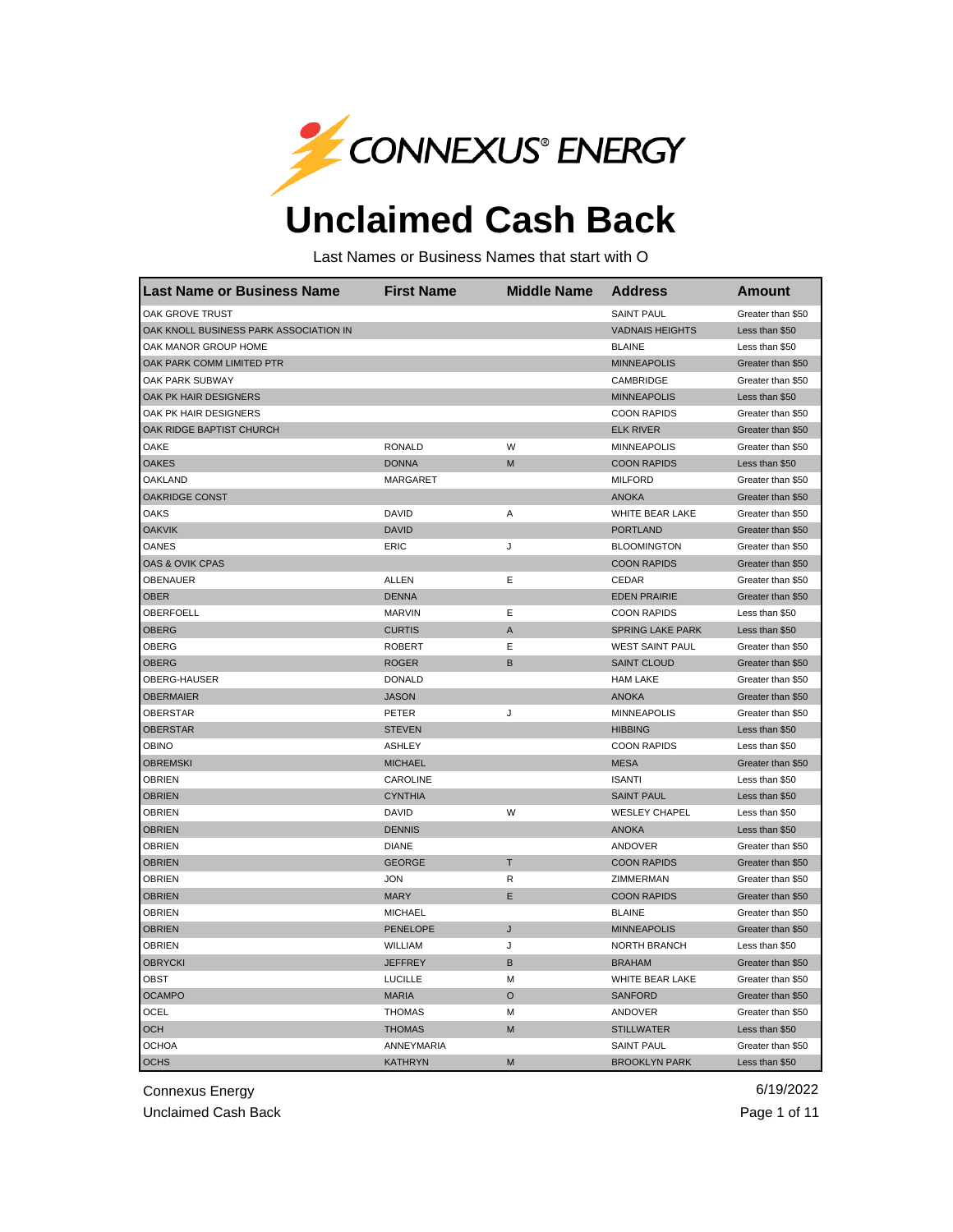| <b>Last Name or Business Name</b> | <b>First Name</b>           | <b>Middle Name</b> | <b>Address</b>                 | <b>Amount</b>                       |
|-----------------------------------|-----------------------------|--------------------|--------------------------------|-------------------------------------|
| <b>OCKWIG</b>                     | ADELE                       |                    | <b>PEPIN</b>                   | Less than \$50                      |
| <b>OCONNELL</b>                   | <b>BRIAN</b>                | D                  | <b>CHAMPLIN</b>                | Less than \$50                      |
| <b>OCONNELL</b>                   | <b>DENNIS</b>               | С                  | <b>PRINCETON</b>               | Greater than \$50                   |
| <b>OCONNELL</b>                   | <b>JEROME</b>               | M                  | WHITE BEAR LAKE                | Greater than \$50                   |
| <b>OCONNELL</b>                   | <b>PATRICK</b>              | M                  | VALLEY                         | Greater than \$50                   |
| <b>OCONNELL</b>                   | <b>RICHARD</b>              | W                  | <b>NORTH BRANCH</b>            | Greater than \$50                   |
| <b>OCONNELL</b>                   | <b>TAMI</b>                 | R                  | <b>NEW BRIGHTON</b>            | Greater than \$50                   |
| <b>OCONNELL</b>                   | <b>WILLIAM</b>              | A                  | <b>ANOKA</b>                   | Greater than \$50                   |
| <b>OCONNOR</b>                    | <b>KAREN</b>                | Α                  | <b>SHOREVIEW</b>               | Greater than \$50                   |
| <b>OCONNOR</b>                    | <b>MISTY</b>                | L                  | <b>COON RAPIDS</b>             | Greater than \$50                   |
| OCONNOR                           | <b>RUTH</b>                 | MAE                | <b>MINNETONKA</b>              | Greater than \$50                   |
| <b>OCONNOR</b>                    | <b>STEVEN</b>               | L                  | <b>LINO LAKES</b>              | Greater than \$50                   |
| OCZAK                             | AGNES                       | G                  | <b>WYOMING</b>                 | Greater than \$50                   |
| <b>ODASH</b>                      | <b>GERALD</b>               | L                  | <b>RAMSEY</b>                  | Greater than \$50                   |
| ODAY                              | <b>THOMAS</b>               | Ε                  | <b>STACY</b>                   | Greater than \$50                   |
| ODBERG                            | <b>TAMI</b>                 |                    | <b>SCANDIA</b>                 | Less than \$50                      |
| ODDEN                             | <b>MARK</b>                 | J                  | <b>COON RAPIDS</b>             | Greater than \$50                   |
| ODEGAARD                          | <b>ERIK</b>                 |                    | <b>RAMSEY</b>                  | Greater than \$50                   |
| ODEGAARD                          | <b>JOHN</b>                 | S                  | <b>COTTAGE GROVE</b>           | Greater than \$50                   |
| ODEGAARD                          | <b>MOTORS</b>               |                    | <b>PRINCETON</b>               | Greater than \$50                   |
| ODEGAARD                          | SCOTT                       | т                  | <b>WYOMING</b>                 | Greater than \$50                   |
| ODEGARD                           | <b>DAWN</b>                 | M                  | <b>HAM LAKE</b>                | Less than \$50                      |
| ODEGARD                           | <b>DENNIS</b>               | в                  | <b>WYOMING</b>                 | Greater than \$50                   |
| ODEGARD                           | <b>HENRY</b>                | N                  | <b>FOREST LAKE</b>             | Greater than \$50                   |
| ODEGARD                           | LONNIE                      | D                  | <b>HAM LAKE</b>                | Greater than \$50                   |
| ODEH                              | <b>DAWLAT</b>               | M                  | <b>MINNEAPOLIS</b>             | Less than \$50                      |
| ODELL                             | <b>DOUGLAS</b>              | т                  | <b>FRIDLEY</b>                 | Greater than \$50                   |
| ODELL                             | L                           | <b>FRANK</b>       | ANDOVER                        | Greater than \$50                   |
| ODELLA                            | <b>TROY</b>                 |                    | <b>DEARBORN</b>                | Less than \$50                      |
| <b>ODETTE</b>                     | Е                           | J                  | <b>NEW HOPE</b>                | Greater than \$50                   |
|                                   |                             |                    |                                |                                     |
| ODLAND<br><b>ODLAND</b>           | <b>CRAIG</b><br><b>JOEL</b> | D<br>т             | <b>CIRCLE PINES</b><br>ANDOVER | Greater than \$50<br>Less than \$50 |
|                                   |                             |                    |                                |                                     |
| ODLAND<br><b>ODONNELL</b>         | <b>RICHARD</b>              | М                  | WHITE BEAR LAKE                | Greater than \$50                   |
|                                   | <b>ASLAUG</b>               |                    | <b>ANDOVER</b>                 | Less than \$50                      |
| ODONNELL                          | <b>CECELIA</b>              | J                  | <b>COON RAPIDS</b>             | Greater than \$50                   |
| <b>ODONNELL</b>                   | <b>KIM</b>                  | н                  | <b>SAINT FRANCIS</b>           | Greater than \$50                   |
| ODONNELL                          | <b>THOMAS</b>               | Κ                  | <b>BLAINE</b>                  | Greater than \$50                   |
| <b>ODONNELL</b>                   | <b>WILLIAM</b>              | C                  | <b>BOVEY</b>                   | Greater than \$50                   |
| OEDER                             | <b>TODD</b>                 | L                  | <b>LEBANON</b>                 | Greater than \$50                   |
| <b>OEHLER</b>                     | <b>JENNIFER</b>             | L                  | <b>BURNSVILLE</b>              | Greater than \$50                   |
| OEHMEN                            | PEIER                       | L                  | MAPLE I ON                     | Less than \$50                      |
| <b>OEHRLEIN</b>                   | <b>ROSEMARY</b>             | A                  | PINE CITY                      | Less than \$50                      |
| OELKE                             | RUTH                        |                    | <b>FOREST LAKE</b>             | Less than \$50                      |
| OELKERS                           | JAMES                       | н                  | RAMSEY                         | Greater than \$50                   |
| OELKERS                           | <b>KENNETH</b>              | н                  | SILVER BAY                     | Greater than \$50                   |
| <b>OELRICH</b>                    | DARREL                      | W                  | <b>HARRIS</b>                  | Greater than \$50                   |
| OELRICH                           | LANCE                       |                    | CAMBRIDGE                      | Greater than \$50                   |
| <b>OESTREICH</b>                  | CARRIE                      | L.                 | <b>BRAHAM</b>                  | Greater than \$50                   |
| OFFEROSKY                         | KEVIN                       |                    | <b>PARK RAPIDS</b>             | Greater than \$50                   |
| <b>OFFICER</b>                    | MARGARET                    | Κ                  | <b>PLYMOUTH</b>                | Greater than \$50                   |
| OFTEDAHL                          | GORDON                      |                    | <b>SUPERIOR</b>                | Greater than \$50                   |
| <b>OGARMAN</b>                    | ANITA                       | G                  | <b>VADNAIS HEIGHTS</b>         | Greater than \$50                   |
| OGARY                             | LAURA                       | L                  | <b>EAST BETHEL</b>             | Less than \$50                      |
| OGARY                             | <b>MICHAEL</b>              | Е                  | <b>RUSH CITY</b>               | Greater than \$50                   |
| <b>OGBORN</b>                     | <b>RUSSELL</b>              | Ε                  | <b>COON RAPIDS</b>             | Less than \$50                      |
| <b>OGDAHL</b>                     | <b>DAVE</b>                 |                    | <b>BLAINE</b>                  | Less than \$50                      |

Unclaimed Cash Back **Page 2 of 11**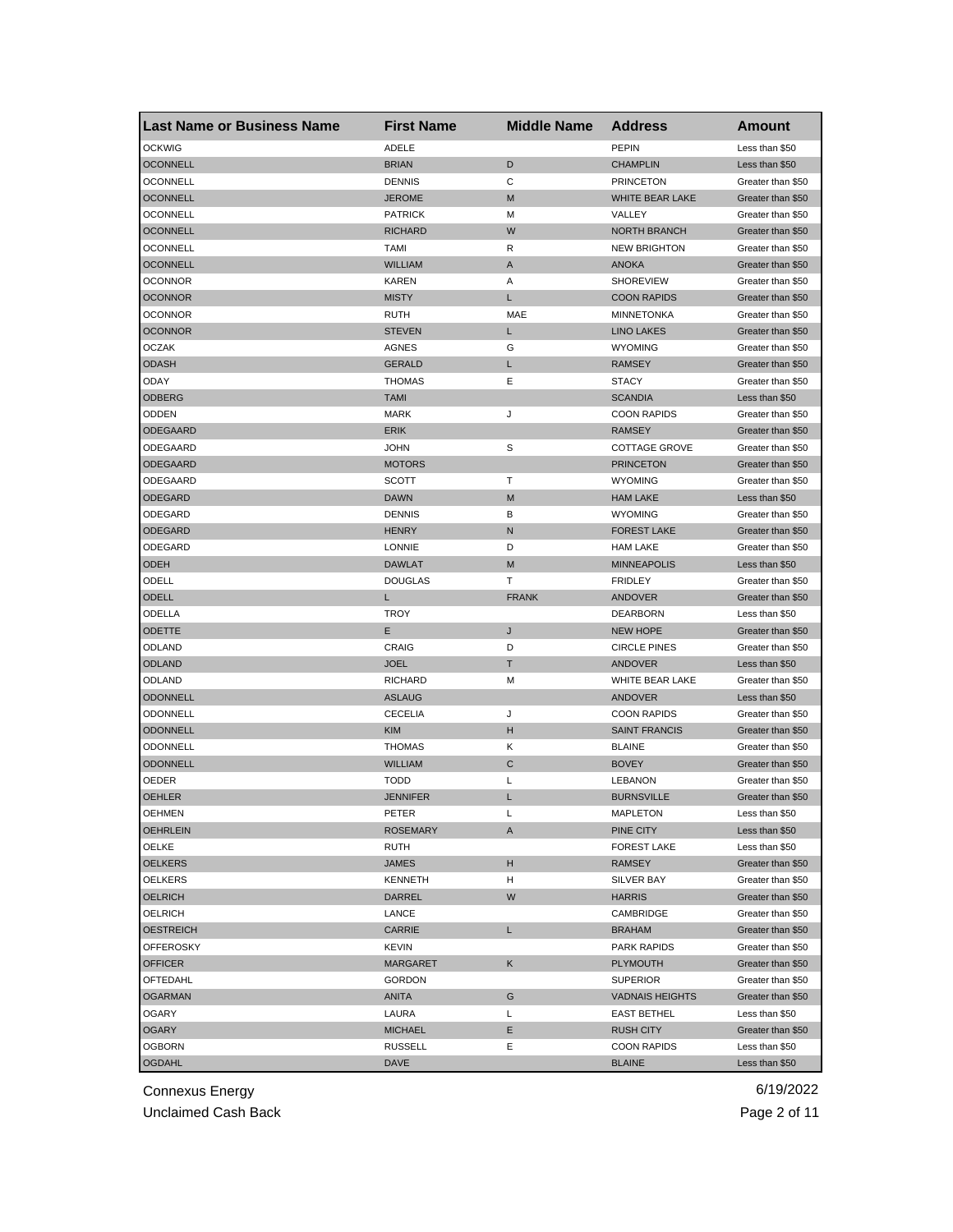| <b>Last Name or Business Name</b> | <b>First Name</b> | <b>Middle Name</b> | <b>Address</b>             | Amount                              |
|-----------------------------------|-------------------|--------------------|----------------------------|-------------------------------------|
| <b>OGONEK</b>                     | KATHARINE         |                    | <b>BETHEL</b>              | Greater than \$50                   |
| <b>OGREN</b>                      | <b>DEBRA</b>      |                    | <b>COON RAPIDS</b>         | Greater than \$50                   |
| OGREN                             | <b>DICK</b>       | M                  | ANDOVER                    | Greater than \$50                   |
| OH                                | <b>EUNAH</b>      |                    | <b>BLAINE</b>              | Greater than \$50                   |
| OHARA                             | WILLIAM           |                    | WAYZATA                    | Less than \$50                      |
| OHL                               | <b>TODD</b>       | Α                  | <b>RED WING</b>            | Greater than \$50                   |
| OHLAND                            | <b>JON</b>        | Е                  | <b>BIG LAKE</b>            | Less than \$50                      |
| <b>OHLGREN</b>                    | <b>DANIEL</b>     | J                  | WHITE BEAR LAKE            | Greater than \$50                   |
| OHMAN                             | <b>BECKY</b>      | Α                  | <b>ROSEVILLE</b>           | Greater than \$50                   |
| <b>OHMAN</b>                      | <b>VERNON</b>     | L                  | <b>ELK RIVER</b>           | Greater than \$50                   |
| OHNSTAD                           | <b>ALTON</b>      |                    | ANDOVER                    | Greater than \$50                   |
| <b>OHNSTAD</b>                    | <b>THOMAS</b>     | M                  | <b>MINNEAPOLIS</b>         | Greater than \$50                   |
| OHNSTEIN                          | M                 | F                  | <b>MINNEAPOLIS</b>         | Greater than \$50                   |
| <b>OHOTTO</b>                     | <b>BARBARA</b>    | A                  | <b>COON RAPIDS</b>         | Less than \$50                      |
| OHOTTO                            | LILLIE            | М                  | CAMBRIDGE                  | Less than \$50                      |
| OHR                               | <b>RYAN</b>       | $\mathbb S$        | <b>EVERETT</b>             | Greater than \$50                   |
| OHS                               | <b>THOMAS</b>     |                    | WHITE BEAR LK              | Greater than \$50                   |
| OIE                               | <b>LINDA</b>      |                    | <b>SAINT MICHAEL</b>       | Greater than \$50                   |
| OIEN                              | CARY              | т                  | <b>FALLS CHURCH</b>        | Less than \$50                      |
| <b>OIEN</b>                       | <b>ROBERT</b>     |                    | <b>BLAINE</b>              | Less than \$50                      |
| OIL SERVICES INC                  |                   |                    | <b>WAUKESHA</b>            | Greater than \$50                   |
| <b>OKANE</b>                      | <b>MICHAEL</b>    | $\mathsf{R}$       | <b>NEWPORT</b>             | Greater than \$50                   |
| OKEEFE                            | CASEY             | Ε                  | <b>BLAINE</b>              | Greater than \$50                   |
| <b>OKEEFE</b>                     | <b>CYNTHIA</b>    | M                  | <b>ANOKA</b>               | Greater than \$50                   |
| OKEEFE                            | <b>MARY</b>       |                    | CROSSLAKE                  | Greater than \$50                   |
| OKEEFE                            | <b>THOMAS</b>     | Ε                  | <b>BROOKLYN PARK</b>       | Less than \$50                      |
| OKEEFE                            | WAYNE             | С                  | <b>SAINT PAUL</b>          | Greater than \$50                   |
| OKEEFE-NISTLER                    | <b>LINDA</b>      | J                  | <b>BLAINE</b>              | Greater than \$50                   |
| OKEEFFE                           | <b>MICHAEL</b>    | D                  | <b>BLAINE</b>              | Greater than \$50                   |
| <b>OKEMWA</b>                     | <b>NELLIE</b>     |                    | <b>MAPLE GROVE</b>         | Less than \$50                      |
| OKERLUND                          | <b>RICHARD</b>    | L                  | <b>TREGO</b>               | Greater than \$50                   |
| <b>OKERSTROM</b>                  | <b>GEORGANNE</b>  | M                  | ZIMMERMAN                  | Less than \$50                      |
| OKESON                            | <b>LLOYD</b>      | D                  | <b>INVER GROVE HEIGHTS</b> | Greater than \$50                   |
| <b>OKESON</b>                     | <b>TAMMY</b>      | A                  | <b>ONAMIA</b>              | Greater than \$50                   |
| OKLAND                            | <b>JEANNETTE</b>  | C                  | <b>COON RAPIDS</b>         | Greater than \$50                   |
| <b>OLABISI</b>                    | <b>MODUPEOKLA</b> | A                  | <b>COTTAGE GROVE</b>       | Less than \$50                      |
| OLADIMEJI                         | <b>ONOME</b>      |                    | <b>MINNEAPOLIS</b>         | Greater than \$50                   |
| <b>OLAFSON</b>                    | <b>HELEN</b>      | L                  | LITTLE CANADA              | Greater than \$50                   |
| <b>OLAFSON</b>                    | SCOTT             |                    | <b>SAINT PAUL</b>          | Greater than \$50                   |
| <b>OLALDE</b>                     | <b>SHELLY</b>     |                    | <b>MORA</b>                | Less than \$50                      |
| OLAN MILLS INC                    |                   |                    | CHAI LANOOGA               | Greater than \$50                   |
| <b>OLANDA</b>                     | <b>ESRAIN</b>     |                    | <b>BURNSVILLE</b>          | Greater than \$50                   |
| OLANO                             | PAMELA            | J                  | <b>NEW ORLEANS</b>         | Greater than \$50                   |
| OLBERG                            | <b>JEFFREY</b>    |                    | <b>NEWFOLDEN</b>           | Greater than \$50                   |
| OLBERG SOLL                       | Е                 | L                  | <b>BLAINE</b>              | Less than \$50                      |
| OLD COUNTRY BUFFET                |                   |                    | EAGAN                      | Greater than \$50                   |
| OLDENBURG                         | <b>GREGORY</b>    |                    |                            |                                     |
|                                   |                   |                    | <b>CIRCLE PINES</b>        | Greater than \$50                   |
| OLDENBURG                         | <b>JESSE</b>      |                    | <b>ISANTI</b>              | Greater than \$50<br>Less than \$50 |
| OLDING                            | <b>BARBARA</b>    | М                  | <b>ISANTI</b>              |                                     |
| OLDRE                             | <b>SCOTT</b>      | L                  | <b>HAM LAKE</b>            | Greater than \$50                   |
| OLEARY                            | <b>MICHAEL</b>    | J                  | CEDAR                      | Greater than \$50                   |
| <b>OLEEN</b>                      | GARY              |                    | <b>HUTCHINSON</b>          | Less than \$50                      |
| OLEFSON                           | AMY               | D                  | AITKIN                     | Greater than \$50                   |
| OLEJAR                            | JULIE             | J                  | <b>BECKER</b>              | Less than \$50                      |
| <b>OLEJNICAK</b>                  | KIM               | J                  | <b>FORT MILL</b>           | Less than \$50                      |
| <b>OLENE</b>                      | LAZETTE           |                    | CAMBRIDGE                  | Less than \$50                      |

Unclaimed Cash Back **Page 3 of 11**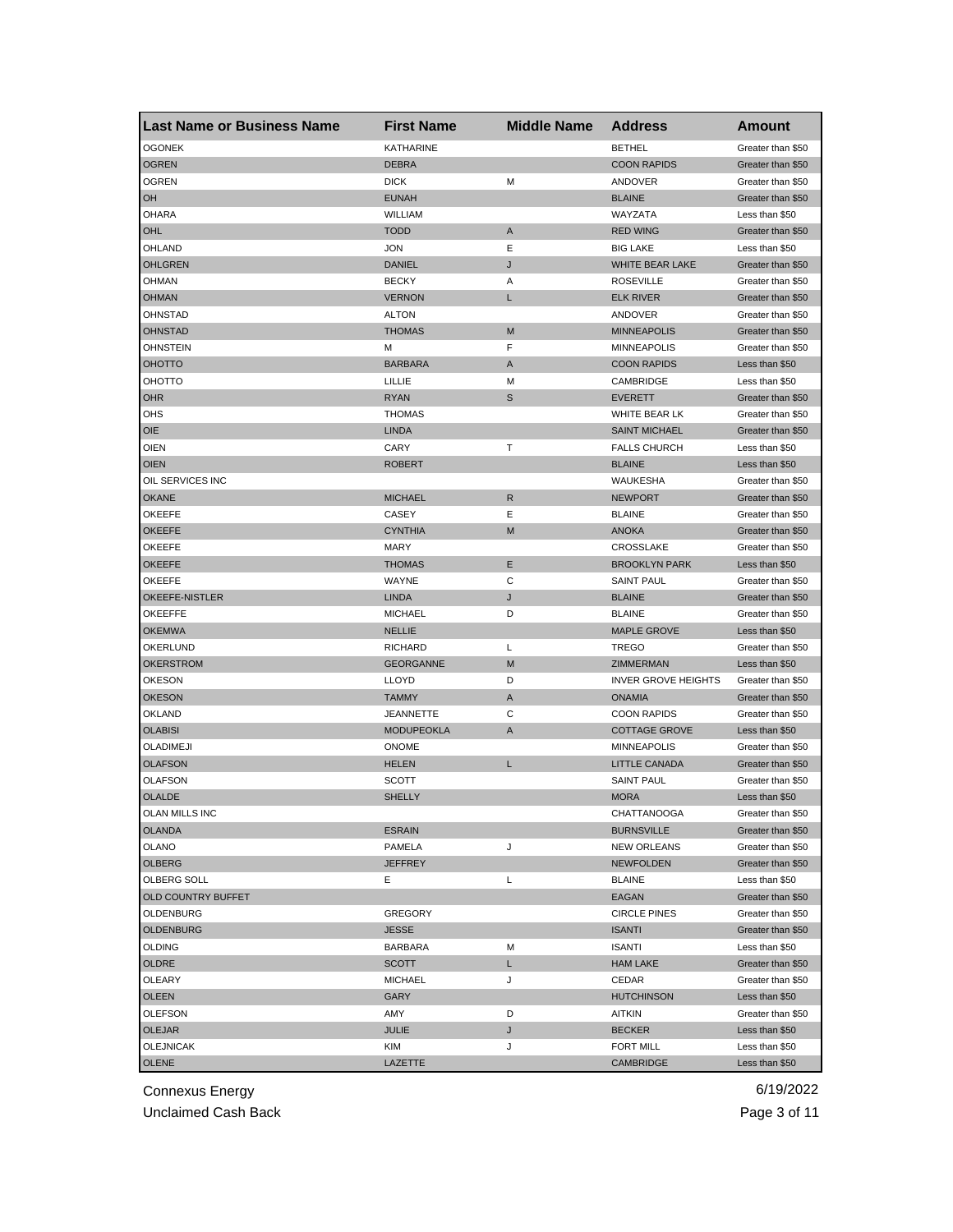| <b>Last Name or Business Name</b> | <b>First Name</b>  | <b>Middle Name</b> | <b>Address</b>          | <b>Amount</b>     |
|-----------------------------------|--------------------|--------------------|-------------------------|-------------------|
| <b>OLESCH</b>                     | PAUL               |                    | <b>ANOKA</b>            | Greater than \$50 |
| <b>OLESEN</b>                     | <b>ROGER</b>       | С                  | <b>WYOMING</b>          | Greater than \$50 |
| OLESEN                            | <b>TODD</b>        | Е                  | LITTLE CANADA           | Greater than \$50 |
| <b>OLGRADY</b>                    | <b>JILL</b>        | С                  | WAILUKU                 | Greater than \$50 |
| OLIGMUELLER                       | SUSAN              |                    | LAKEVILLE               | Greater than \$50 |
| <b>OLIN</b>                       | <b>ELIZABETH</b>   | B                  | <b>SAINT PAUL</b>       | Less than \$50    |
| OLIVE                             | <b>THOMAS</b>      |                    | <b>BETHEL</b>           | Greater than \$50 |
| <b>OLIVER</b>                     | ADAM               |                    | <b>NEW BRAUNFELS</b>    | Less than \$50    |
| OLIVER                            | JAMES              | G                  | <b>PRINCETON</b>        | Greater than \$50 |
| <b>OLIVER</b>                     | <b>JAMES</b>       | M                  | <b>CAMBRIDGE</b>        | Less than \$50    |
| OLIVER                            | LAURIE             | Α                  | ALBUQUERQUE             | Greater than \$50 |
| <b>OLIVER</b>                     | LINDA              | O                  | ALEXANDRIA              | Less than \$50    |
| OLIVER                            | TAMARA             | KAY                | <b>BIG LAKE</b>         | Less than \$50    |
| <b>OLIVERIUS</b>                  | <b>ROBYN</b>       | L                  | <b>WOODBURY</b>         | Less than \$50    |
| OLLHOFF                           | WENDELL            | $\mathbf{I}$       | <b>RAMSEY</b>           | Greater than \$50 |
| <b>OLMSCHENK</b>                  | CAROL              | M                  | <b>SAINT PAUL</b>       | Greater than \$50 |
| OLMSCHENK                         | <b>JOSEPH</b>      | н                  | <b>FOREST LAKE</b>      | Greater than \$50 |
| <b>OLMSCHENK</b>                  | <b>LEON</b>        | J                  | <b>COLUMBIA HEIGHTS</b> | Greater than \$50 |
| OLMSCHENK                         | <b>TODD</b>        |                    | ELK RIVER               | Greater than \$50 |
| <b>OLMSTEAD</b>                   | <b>SCOTT</b>       | Α                  | <b>COON RAPIDS</b>      | Less than \$50    |
| <b>OLOUGHLIN</b>                  | SHAUN              | J                  | <b>BLAINE</b>           | Greater than \$50 |
| <b>OLOYE</b>                      | LOLA               | т                  | <b>MINNEAPOLIS</b>      | Less than \$50    |
| <b>OLSBY</b>                      | <b>ANDRIA</b>      | Г                  | ZIMMERMAN               | Greater than \$50 |
| <b>OLSEN</b>                      | <b>BRENDA</b>      | M                  | <b>MINNEAPOLIS</b>      | Greater than \$50 |
| OLSEN                             | <b>DAEMYNN</b>     | Г                  | <b>ELK RIVER</b>        | Greater than \$50 |
| <b>OLSEN</b>                      | <b>DENNIS</b>      | J                  | <b>COON RAPIDS</b>      | Less than \$50    |
| OLSEN                             | <b>DENNIS</b>      | S                  | <b>COON RAPIDS</b>      | Greater than \$50 |
| <b>OLSEN</b>                      | GARY               | J                  | WHITE BEAR LAKE         | Greater than \$50 |
| OLSEN                             | GERALD             | С                  | <b>COON RAPIDS</b>      | Greater than \$50 |
| <b>OLSEN</b>                      | <b>HARRY</b>       | J                  | <b>COLUMBIA HEIGHTS</b> | Greater than \$50 |
| OLSEN                             | KIMBERLY           | Α                  | <b>MONTICELLO</b>       | Greater than \$50 |
| <b>OLSEN</b>                      | LAVERN             | R                  | <b>BLAINE</b>           | Less than \$50    |
| OLSEN                             | <b>NANCY</b>       | J                  | <b>HAM LAKE</b>         | Greater than \$50 |
| <b>OLSEN</b>                      | <b>RICHARD</b>     |                    | <b>ROSEVILLE</b>        | Greater than \$50 |
| OLSEN                             | RICHARD            | R                  | REMER                   | Greater than \$50 |
| <b>OLSEN</b>                      | <b>STEPHANEE</b>   | T                  | <b>ANOKA</b>            | Less than \$50    |
| <b>OLSEN</b>                      | <b>STEVE</b>       | С                  | <b>ZIMMERMAN</b>        | Greater than \$50 |
| <b>OLSEN</b>                      | VANCE              | В                  | <b>BLAINE</b>           | Greater than \$50 |
| <b>OLSON</b>                      | ALBIN              | O                  | CAMBRIDGE               | Greater than \$50 |
| <b>OLSON</b>                      | <b>ALFRED</b>      |                    | <b>BROOKLYN PK</b>      | Greater than \$50 |
| OLSON                             | ANDREW             | ۲                  | DETROIT LAKES           | Greater than \$50 |
| <b>OLSON</b>                      | <b>BARBARA</b>     | J                  | <b>BLAINE</b>           | Greater than \$50 |
| OLSON                             | <b>BECKY</b>       | Г                  | <b>BLAINE</b>           | Greater than \$50 |
| <b>OLSON</b>                      | <b>BRAD</b>        | ${\sf W}$          | <b>MINNEAPOLIS</b>      | Greater than \$50 |
| OLSON                             | <b>BRADLEY</b>     |                    | <b>COON RAPIDS</b>      | Greater than \$50 |
| <b>OLSON</b>                      | <b>BRENT</b>       | Τ                  | <b>SAINT FRANCIS</b>    | Greater than \$50 |
| <b>OLSON</b>                      | <b>BRIAN</b>       | Κ                  | CAMBRIDGE               | Greater than \$50 |
| <b>OLSON</b>                      | <b>BRUCE</b>       |                    | WHITE BEAR LAKE         | Greater than \$50 |
| OLSON                             | <b>BRUCE</b>       | Е                  | <b>BLAINE</b>           | Greater than \$50 |
| <b>OLSON</b>                      | <b>BRUCE</b>       | н                  | PINE CITY               | Greater than \$50 |
| OLSON                             | CATHY              |                    | MINNEAPOLIS             | Less than \$50    |
| <b>OLSON</b>                      | CHARLES            | Е                  | <b>WYOMING</b>          | Greater than \$50 |
| <b>OLSON</b>                      | CHERYL             | Α                  | <b>MONTICELLO</b>       | Greater than \$50 |
| <b>OLSON</b>                      | CHERYL             | L                  | ZIMMERMAN               | Greater than \$50 |
| OLSON                             | <b>CHRISTOPHER</b> | J                  | PHOENIX                 | Greater than \$50 |
| <b>OLSON</b>                      | <b>CHRISTOPHER</b> | J                  | ZIMMERMAN               | Greater than \$50 |
|                                   |                    |                    |                         |                   |

Unclaimed Cash Back **Page 4 of 11**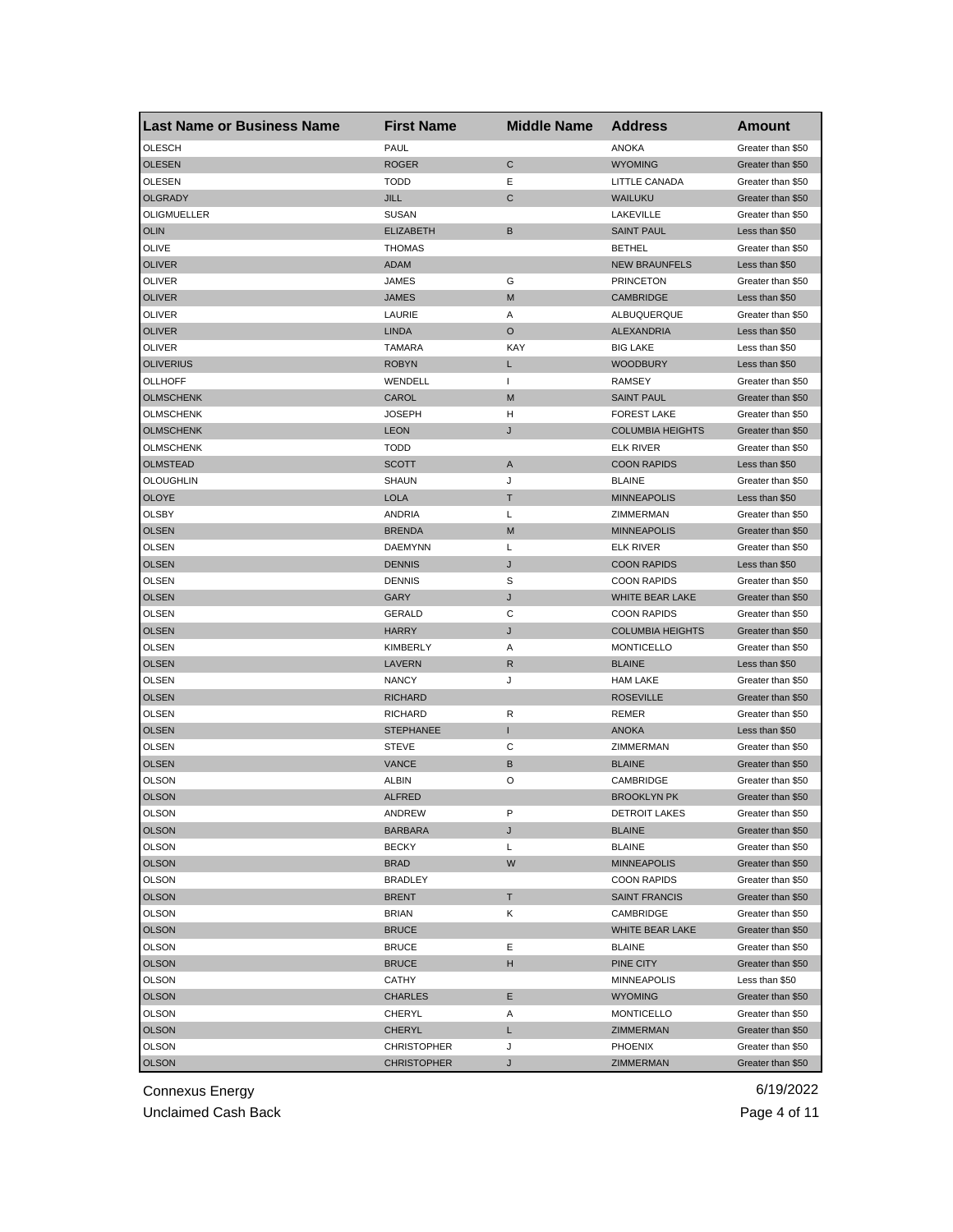| <b>Last Name or Business Name</b> | <b>First Name</b> | <b>Middle Name</b> | <b>Address</b>       | <b>Amount</b>     |
|-----------------------------------|-------------------|--------------------|----------------------|-------------------|
| <b>OLSON</b>                      | <b>CLIFFORD</b>   | J                  | <b>ELK RIVER</b>     | Greater than \$50 |
| <b>OLSON</b>                      | <b>COLLEEN</b>    | $\mathsf R$        | <b>ELK RIVER</b>     | Greater than \$50 |
| OLSON                             | <b>CURT</b>       |                    | <b>COON RAPIDS</b>   | Greater than \$50 |
| <b>OLSON</b>                      | <b>CURT</b>       |                    | <b>MINNEAPOLIS</b>   | Greater than \$50 |
| OLSON                             | DANIAL            | Г                  | <b>GLENWOOD CITY</b> | Greater than \$50 |
| <b>OLSON</b>                      | <b>DANIEL</b>     | D                  | WHITE BEAR LAKE      | Greater than \$50 |
| OLSON                             | DANIEL            | L                  | <b>ELK RIVER</b>     | Less than \$50    |
| <b>OLSON</b>                      | <b>DANIEL</b>     | P                  | <b>SHAKOPEE</b>      | Greater than \$50 |
| OLSON                             | DANIEL            | RAY                | CEDAR                | Greater than \$50 |
| <b>OLSON</b>                      | <b>DAVID</b>      | Е                  | <b>HOLIDAY</b>       | Less than \$50    |
| OLSON                             | DAVID             | Г                  | <b>PRINCETON</b>     | Greater than \$50 |
| <b>OLSON</b>                      | <b>DAVID</b>      | т                  | <b>BLAINE</b>        | Greater than \$50 |
| <b>OLSON</b>                      | DEAN              | Α                  | <b>MINNETONKA</b>    | Greater than \$50 |
| <b>OLSON</b>                      | <b>DENNIS</b>     | C                  | CAMBRIDGE            | Greater than \$50 |
| <b>OLSON</b>                      | <b>DENNIS</b>     | R                  | <b>BRAINERD</b>      | Greater than \$50 |
| <b>OLSON</b>                      | <b>DENNIS</b>     | $\mathsf{V}$       | <b>MINNEAPOLIS</b>   | Greater than \$50 |
| OLSON                             | <b>DENNIS</b>     | V                  | <b>COON RAPIDS</b>   | Less than \$50    |
| <b>OLSON</b>                      | <b>DON</b>        |                    | <b>SAINT PAUL</b>    | Greater than \$50 |
| OLSON                             | <b>DONALD</b>     | G                  | <b>MINNEAPOLIS</b>   | Greater than \$50 |
| <b>OLSON</b>                      | <b>DONALD</b>     | н                  | <b>COON RAPIDS</b>   | Greater than \$50 |
| <b>OLSON</b>                      | <b>DONOVAN</b>    | LEE                | <b>BECKER</b>        | Greater than \$50 |
| <b>OLSON</b>                      | <b>DOUGLAS</b>    | Κ                  | <b>COON RAPIDS</b>   | Greater than \$50 |
| OLSON                             | <b>DOUGLAS</b>    | Г                  | <b>MONTICELLO</b>    | Greater than \$50 |
| <b>OLSON</b>                      | EARL              | Е                  | <b>BIG LAKE</b>      | Greater than \$50 |
| OLSON                             | <b>EDWARD</b>     | J                  | <b>COON RAPIDS</b>   | Less than \$50    |
| <b>OLSON</b>                      | <b>EDWIN</b>      | В                  | <b>MONTICELLO</b>    | Greater than \$50 |
| <b>OLSON</b>                      | <b>ELDON</b>      |                    | <b>MENOMINEE</b>     | Greater than \$50 |
| <b>OLSON</b>                      | <b>EUGENE</b>     | C                  | <b>ANDOVER</b>       | Greater than \$50 |
| <b>OLSON</b>                      | <b>FLOYD</b>      | С                  | PUNTA GORDA          | Greater than \$50 |
| <b>OLSON</b>                      | FRED              | L                  | <b>RED WING</b>      | Greater than \$50 |
| OLSON                             | GARY              | R                  | <b>HUGO</b>          | Greater than \$50 |
| <b>OLSON</b>                      | GARY              | W                  | <b>ANOKA</b>         | Greater than \$50 |
| OLSON                             | GERALD            | Α                  | <b>BLAINE</b>        | Less than \$50    |
| <b>OLSON</b>                      | <b>GERALD</b>     | R                  | <b>ELK RIVER</b>     | Greater than \$50 |
| <b>OLSON</b>                      | GLEN              | Α                  | <b>ANOKA</b>         | Greater than \$50 |
| <b>OLSON</b>                      | <b>GLENN</b>      | G                  | <b>PRINCETON</b>     | Greater than \$50 |
| OLSON                             | <b>GLENN</b>      | G                  | <b>WILLMAR</b>       | Greater than \$50 |
| <b>OLSON</b>                      | GORDON            | M                  | <b>SAINT PAUL</b>    | Less than \$50    |
| <b>OLSON</b>                      | GREG              | Α                  | <b>CIRCLE PINES</b>  | Greater than \$50 |
| <b>OLSON</b>                      | GREG              | D                  | <b>BRAINERD</b>      | Greater than \$50 |
| OLSON                             | GREGG             | С                  | <b>MINNEAPOLIS</b>   | Greater than \$50 |
| <b>OLSON</b>                      | <b>GREGORY</b>    | J                  | <b>MAPLE GROVE</b>   | Greater than \$50 |
| <b>OLSON</b>                      | J                 | $\mathbf{I}$       | <b>FRIDLEY</b>       | Greater than \$50 |
| <b>OLSON</b>                      | JAMES             |                    | <b>SHAKOPEE</b>      | Greater than \$50 |
| <b>OLSON</b>                      | <b>JAMES</b>      | R                  | <b>SAINT PAUL</b>    | Greater than \$50 |
| <b>OLSON</b>                      | <b>JAMES</b>      | S                  | <b>FOREST LAKE</b>   | Greater than \$50 |
| <b>OLSON</b>                      | JAMIE             |                    | <b>ELK RIVER</b>     | Greater than \$50 |
| <b>OLSON</b>                      | <b>JANICE</b>     | Κ                  | <b>EAST BETHEL</b>   | Greater than \$50 |
|                                   |                   | F                  |                      |                   |
| OLSON                             | JEANNE            |                    | MAPLEWOOD            | Greater than \$50 |
| <b>OLSON</b>                      | <b>JEFF</b>       |                    | <b>ELK RIVER</b>     | Greater than \$50 |
| OLSON                             | JEFFREY           |                    | <b>COON RAPIDS</b>   | Greater than \$50 |
| <b>OLSON</b>                      | <b>JEFFREY</b>    | A                  | <b>HARRIS</b>        | Less than \$50    |
| OLSON                             | JEFFREY           | Г                  | <b>BETHEL</b>        | Greater than \$50 |
| <b>OLSON</b>                      | JEFFRY            |                    | <b>HAM LAKE</b>      | Greater than \$50 |
| OLSON                             | JENNIFER          | L                  | <b>BLAINE</b>        | Greater than \$50 |
| <b>OLSON</b>                      | <b>JESSE</b>      | S                  | <b>ANOKA</b>         | Less than \$50    |

Unclaimed Cash Back **Page 5 of 11**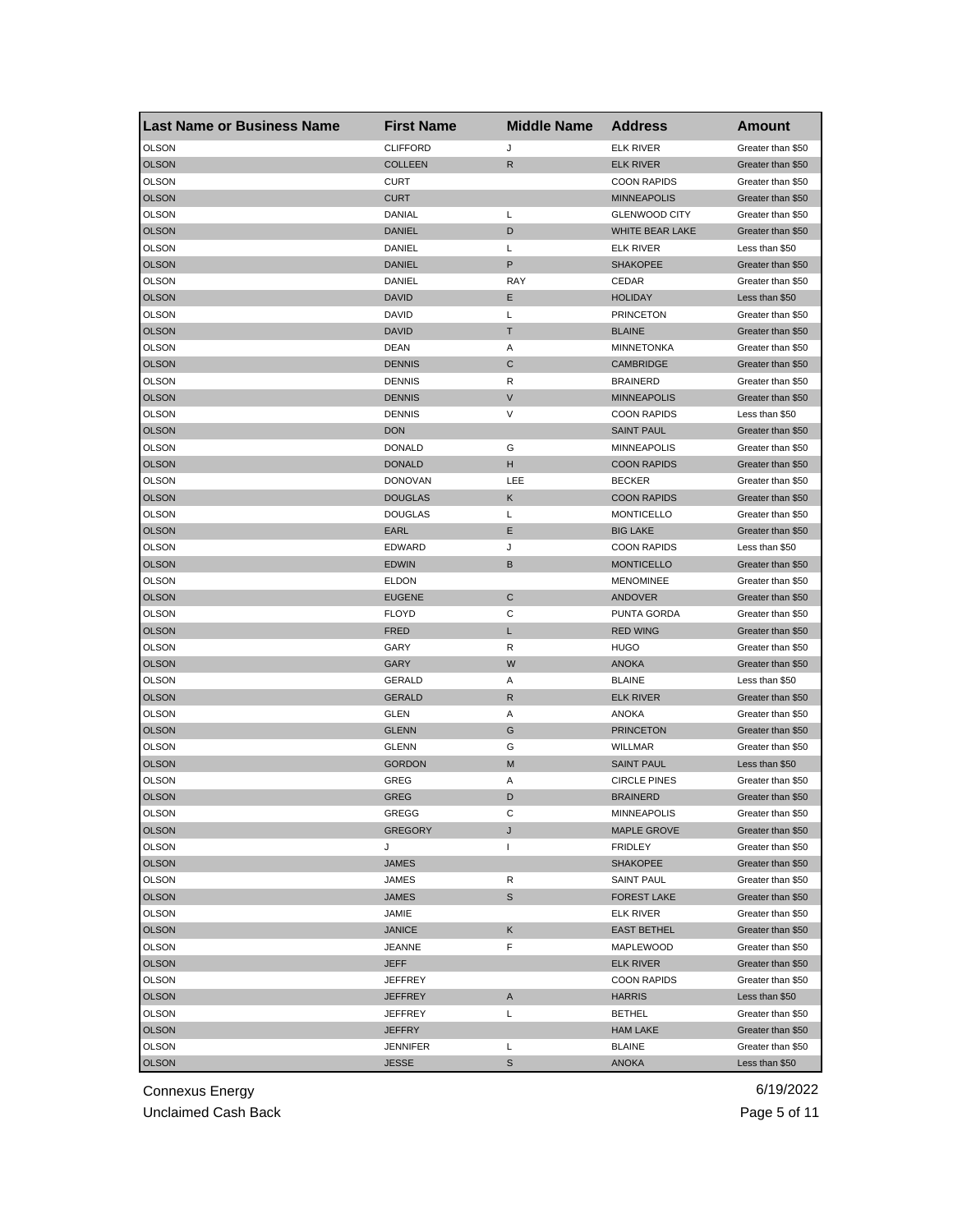| <b>Last Name or Business Name</b> | <b>First Name</b>        | <b>Middle Name</b> | <b>Address</b>                         | <b>Amount</b>                          |
|-----------------------------------|--------------------------|--------------------|----------------------------------------|----------------------------------------|
| <b>OLSON</b>                      | <b>JESSIE</b>            | Г                  | <b>RAMSEY</b>                          | Greater than \$50                      |
| <b>OLSON</b>                      | <b>JODENE</b>            | M                  | <b>ELK RIVER</b>                       | Less than \$50                         |
| OLSON                             | JODY                     |                    | <b>COON RAPIDS</b>                     | Greater than \$50                      |
| <b>OLSON</b>                      | <b>JOHN</b>              | G                  | <b>ELK RIVER</b>                       | Greater than \$50                      |
| <b>OLSON</b>                      | JOHN                     | J                  | <b>BLAINE</b>                          | Greater than \$50                      |
| <b>OLSON</b>                      | <b>JOHN</b>              | J                  | <b>MINNEAPOLIS</b>                     | Greater than \$50                      |
| <b>OLSON</b>                      | JOSEPH                   | н                  | <b>HUGO</b>                            | Greater than \$50                      |
| <b>OLSON</b>                      | JOSEPH                   | W                  | <b>ELK RIVER</b>                       | Greater than \$50                      |
| OLSON                             | JOSEPH                   | W                  | <b>ELK RIVER</b>                       | Greater than \$50                      |
| <b>OLSON</b>                      | <b>JOY</b>               | D                  | <b>BLAINE</b>                          | Greater than \$50                      |
| OLSON                             | κ                        | D                  | <b>OSSEO</b>                           | Greater than \$50                      |
| <b>OLSON</b>                      | KATHLEEN                 | D                  | <b>BLAINE</b>                          | Greater than \$50                      |
| <b>OLSON</b>                      | KELLY                    | J                  | <b>ANOKA</b>                           | Greater than \$50                      |
| <b>OLSON</b>                      | KEN                      | J                  | CAMBRIDGE                              | Less than \$50                         |
| <b>OLSON</b>                      | <b>KENNETH</b>           | W                  | <b>VADNAIS HEIGHTS</b>                 | Less than \$50                         |
| <b>OLSON</b>                      | <b>KEVIN</b>             | R                  | <b>COON RAPIDS</b>                     | Greater than \$50                      |
| OLSON                             | <b>KIM</b>               | L                  | <b>COON RAPIDS</b>                     | Greater than \$50                      |
| <b>OLSON</b>                      | KORY                     | J                  | <b>ANOKA</b>                           | Greater than \$50                      |
| OLSON                             | KYLA                     | R                  | ANOKA                                  | Less than \$50                         |
| <b>OLSON</b>                      | LARRY                    | A                  | <b>ELK RIVER</b>                       | Less than \$50                         |
| <b>OLSON</b>                      | LAURA                    |                    | <b>CHAMPLIN</b>                        | Less than \$50                         |
| <b>OLSON</b>                      | LEONARD                  |                    | <b>SAINT FRANCIS</b>                   | Greater than \$50                      |
| OLSON                             | LILLIAN                  | Α                  | <b>WYOMING</b>                         | Greater than \$50                      |
| <b>OLSON</b>                      | <b>LINDA</b>             | M                  | <b>ANOKA</b>                           | Greater than \$50                      |
| <b>OLSON</b>                      | LIZ                      | Α                  | <b>ELK RIVER</b>                       | Less than \$50                         |
| <b>OLSON</b>                      | LORETTA                  | M                  | <b>RAMSEY</b>                          | Less than \$50                         |
| <b>OLSON</b>                      | <b>LYNN</b>              | F                  | SAINT CROIX FALLS                      | Greater than \$50                      |
| <b>OLSON</b>                      | M                        | R                  | ORO VALLEY                             | Greater than \$50                      |
| <b>OLSON</b>                      | MADELINE                 | M                  | <b>COON RAPIDS</b>                     | Less than \$50                         |
| <b>OLSON</b>                      | <b>MARC</b>              | <b>SR</b>          | <b>PRINCETON</b>                       | Greater than \$50                      |
| OLSON                             | <b>MARISSA</b>           | J                  | <b>ELK RIVER</b>                       | Less than \$50                         |
| <b>OLSON</b>                      | <b>MARK</b>              | A                  | <b>RAMSEY</b>                          | Greater than \$50                      |
| OLSON                             | <b>MARK</b>              | Α                  | <b>ISANTI</b>                          | Greater than \$50                      |
| <b>OLSON</b>                      | <b>MARK</b>              | <b>DAVID</b>       | ANDOVER                                | Greater than \$50                      |
| OLSON                             | MARLA                    | м                  | <b>GRAND RAPIDS</b>                    | Greater than \$50                      |
| <b>OLSON</b>                      | <b>MARLIN</b>            |                    | <b>BIG LAKE</b>                        | Less than \$50                         |
| OLSON                             | <b>MARLIN</b>            | Г                  | WASECA                                 | Greater than \$50                      |
| <b>OLSON</b>                      | <b>MARY</b>              | L                  | <b>BLAINE</b>                          | Greater than \$50                      |
| <b>OLSON</b>                      | <b>MATHEW</b>            | J                  | <b>BLAINE</b>                          |                                        |
| <b>OLSON</b>                      | <b>MAURICE</b>           | R                  | <b>FRIDLEY</b>                         | Greater than \$50<br>Greater than \$50 |
|                                   |                          |                    |                                        |                                        |
| OLSON                             | MELVIN<br><b>MICHAEL</b> |                    | <b>FOREST LAKE</b><br><b>ELK RIVER</b> | Greater than \$50<br>Greater than \$50 |
| <b>OLSON</b>                      |                          |                    |                                        | Greater than \$50                      |
| <b>OLSON</b>                      | <b>MICHAEL</b>           | В                  | <b>NEW BRIGHTON</b>                    |                                        |
| <b>OLSON</b>                      | <b>MICHAEL</b>           | В                  | ANOKA                                  | Greater than \$50                      |
| <b>OLSON</b>                      | <b>MICHAEL</b>           | <b>BLAINE</b>      | <b>HOPKINS</b>                         | Greater than \$50                      |
| <b>OLSON</b>                      | <b>MICHAEL</b>           | E                  | NORTH BRANCH                           | Greater than \$50                      |
| <b>OLSON</b>                      | <b>MICHAEL</b>           | W                  | <b>BLAINE</b>                          | Greater than \$50                      |
| <b>OLSON</b>                      | <b>MICHELLE</b>          | A                  | <b>MINNEAPOLIS</b>                     | Less than \$50                         |
| OLSON                             | <b>MONICA</b>            | F                  | <b>BLAINE</b>                          | Greater than \$50                      |
| <b>OLSON</b>                      | <b>MURIEL</b>            | J                  | ZIMMERMAN                              | Less than \$50                         |
| OLSON                             | MYRTLE                   | В                  | <b>ELK RIVER</b>                       | Greater than \$50                      |
| <b>OLSON</b>                      | <b>NANCY</b>             | J                  | <b>ANOKA</b>                           | Greater than \$50                      |
| OLSON                             | NANCY                    | J                  | SAINT PAUL                             | Greater than \$50                      |
| <b>OLSON</b>                      | NANCY                    | Κ                  | <b>STACY</b>                           | Greater than \$50                      |
| OLSON                             | ORVILLE                  | Г                  | <b>EXCELSIOR</b>                       | Greater than \$50                      |
| <b>OLSON</b>                      | RANDY                    | S                  | <b>BECKER</b>                          | Greater than \$50                      |

Unclaimed Cash Back **Page 6 of 11**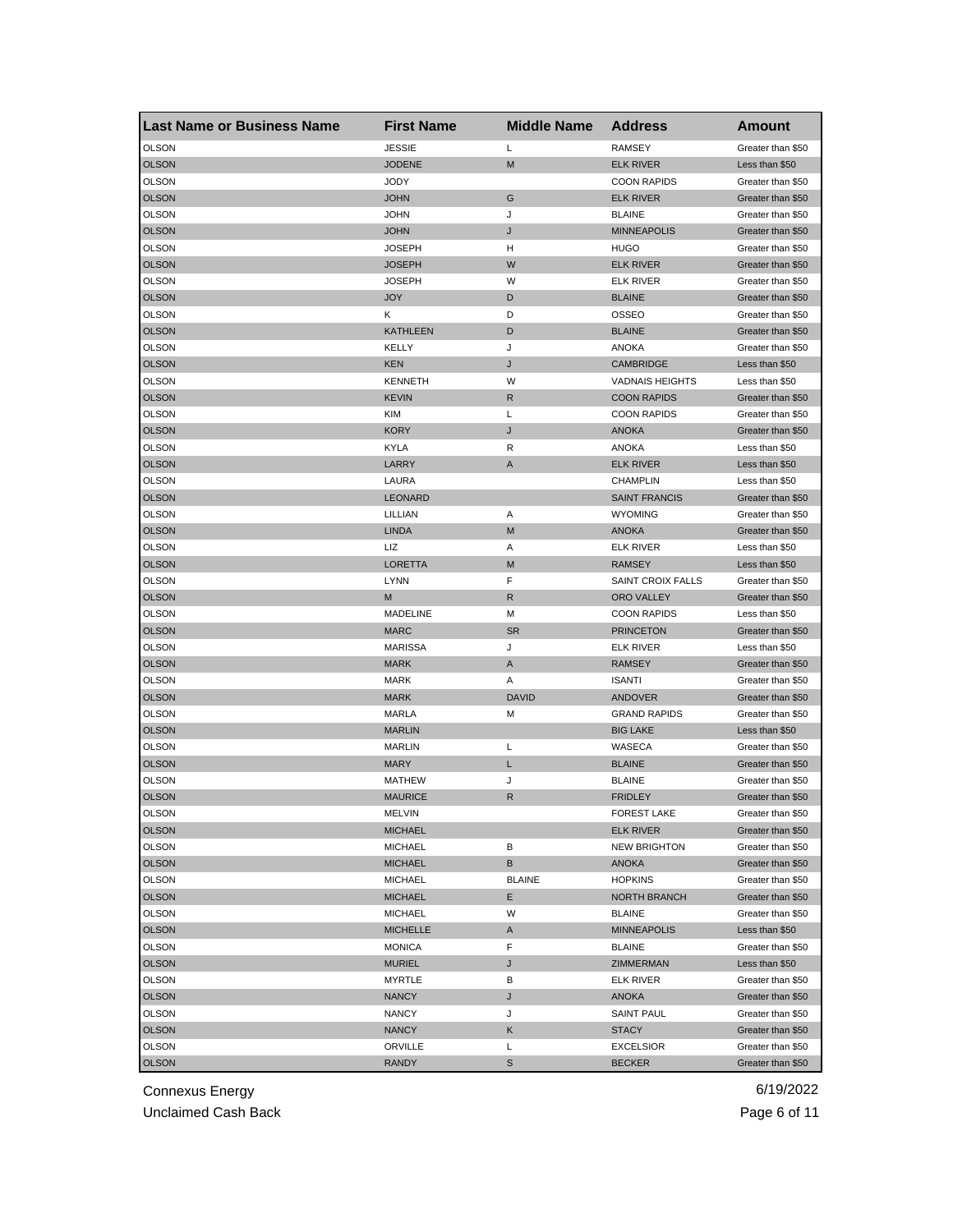| <b>Last Name or Business Name</b> | <b>First Name</b> | <b>Middle Name</b> | <b>Address</b>       | <b>Amount</b>     |
|-----------------------------------|-------------------|--------------------|----------------------|-------------------|
| <b>OLSON</b>                      | REED              | D                  | <b>MINNEAPOLIS</b>   | Greater than \$50 |
| <b>OLSON</b>                      | <b>RHONDA</b>     | M                  | <b>FOREST LAKE</b>   | Greater than \$50 |
| OLSON                             | <b>RICHARD</b>    | O                  | CAMBRIDGE            | Greater than \$50 |
| <b>OLSON</b>                      | <b>RICHARD</b>    | $\mathsf P$        | <b>LITTLE FALLS</b>  | Greater than \$50 |
| <b>OLSON</b>                      | <b>RICHARD</b>    | V                  | <b>BLAINE</b>        | Greater than \$50 |
| <b>OLSON</b>                      | <b>RICHELLE</b>   |                    | <b>SAINT PAUL</b>    | Less than \$50    |
| OLSON                             | <b>RICK</b>       | D                  | CAMBRIDGE            | Greater than \$50 |
| <b>OLSON</b>                      | <b>RICK</b>       | Κ                  | <b>ELK RIVER</b>     | Less than \$50    |
| OLSON                             | <b>RITA</b>       | M                  | <b>MINNEAPOLIS</b>   | Less than \$50    |
| <b>OLSON</b>                      | <b>ROBERT</b>     | A                  | ANDOVER              | Greater than \$50 |
| OLSON                             | <b>ROBERT</b>     | G                  | MARINE ON ST CROIX   | Greater than \$50 |
| <b>OLSON</b>                      | <b>ROBERT</b>     | Κ                  | <b>WASCOTT</b>       | Less than \$50    |
| OLSON                             | <b>ROLAND</b>     | V                  | <b>COON RAPIDS</b>   | Greater than \$50 |
| <b>OLSON</b>                      | <b>RONALD</b>     | E                  | <b>EAST BETHEL</b>   | Less than \$50    |
| <b>OLSON</b>                      | <b>RUSSELL</b>    |                    | <b>PRINCETON</b>     | Greater than \$50 |
| <b>OLSON</b>                      | <b>RYAN</b>       | <b>DAVID</b>       | <b>GURNEE</b>        | Less than \$50    |
| <b>OLSON</b>                      | SANDY             | Κ                  | CEDAR                | Greater than \$50 |
| <b>OLSON</b>                      | <b>SCOTT</b>      |                    | <b>COON RAPIDS</b>   | Greater than \$50 |
| OLSON                             | SHAWN             | L                  | <b>COON RAPIDS</b>   | Greater than \$50 |
| <b>OLSON</b>                      | <b>STEPHEN</b>    | R                  | <b>SAINT MICHAEL</b> | Greater than \$50 |
| <b>OLSON</b>                      | <b>STEVEN</b>     | Α                  | <b>ANOKA</b>         | Greater than \$50 |
| <b>OLSON</b>                      | <b>STEVEN</b>     | D                  | <b>ISANTI</b>        | Greater than \$50 |
| OLSON                             | <b>STEVEN</b>     | G                  | APPLE VALLEY         | Greater than \$50 |
| <b>OLSON</b>                      | <b>STEVEN</b>     | L                  | <b>ANOKA</b>         | Greater than \$50 |
| <b>OLSON</b>                      | <b>STEVEN</b>     | Г                  | <b>RUSH CITY</b>     | Less than \$50    |
| <b>OLSON</b>                      | STEVEN            | R                  | <b>COON RAPIDS</b>   | Greater than \$50 |
| <b>OLSON</b>                      | <b>STEVEN</b>     | S                  | <b>BLAINE</b>        | Greater than \$50 |
| <b>OLSON</b>                      | <b>SUSAN</b>      | M                  | <b>BLAINE</b>        | Greater than \$50 |
| <b>OLSON</b>                      | <b>TAMMY</b>      | L                  | <b>COON RAPIDS</b>   | Greater than \$50 |
| <b>OLSON</b>                      | TED               | C                  | <b>COON RAPIDS</b>   | Greater than \$50 |
| OLSON                             | <b>TERRANCE</b>   | Α                  | <b>COON RAPIDS</b>   | Greater than \$50 |
| <b>OLSON</b>                      | <b>TERRI</b>      | L                  | <b>COON RAPIDS</b>   | Greater than \$50 |
| OLSON                             | TERRY             | G                  | <b>COON RAPIDS</b>   | Greater than \$50 |
| <b>OLSON</b>                      | <b>TERRY</b>      | LEE                | <b>LINDSTROM</b>     | Less than \$50    |
| OLSON                             | <b>THEODORE</b>   |                    | CHISAGO CITY         | Less than \$50    |
| <b>OLSON</b>                      | <b>THEODORE</b>   | $\mathsf{R}$       | <b>COON RAPIDS</b>   | Greater than \$50 |
| OLSON                             | <b>THERESA</b>    | С                  | ANDOVER              | Greater than \$50 |
| <b>OLSON</b>                      | <b>THERESA</b>    | L                  | <b>COON RAPIDS</b>   | Greater than \$50 |
| <b>OLSON</b>                      | THOMAS            |                    | <b>BLAINE</b>        | Greater than \$50 |
| <b>OLSON</b>                      | <b>TIFFANY</b>    | L                  | <b>BLAINE</b>        | Less than \$50    |
| OLSON                             | TIM               | R                  | ELK RIVER            | Greater than \$50 |
| <b>OLSON</b>                      | TIMOTHY           | <b>MARK</b>        | RAMSEY               | Greater than \$50 |
| <b>OLSON</b>                      | TODD              |                    | HAWLEY               | Greater than \$50 |
| <b>OLSON</b>                      | <b>TODD</b>       |                    | <b>MONTICELLO</b>    | Less than \$50    |
| <b>OLSON</b>                      | <b>TODD</b>       | Е                  | <b>MONTICELLO</b>    | Greater than \$50 |
| <b>OLSON</b>                      | <b>TODD</b>       | <b>EDWARD</b>      | <b>BROOKLYN CTR</b>  | Less than \$50    |
| <b>OLSON</b>                      | <b>TODD</b>       | L                  | PLYMOUTH             | Greater than \$50 |
| <b>OLSON</b>                      | <b>TOM</b>        |                    | WHITE BEAR LAKE      | Greater than \$50 |
| OLSON                             | <b>VERNON</b>     | O                  | <b>MAPLE LAKE</b>    | Greater than \$50 |
| <b>OLSON</b>                      | <b>VIVIAN</b>     | н                  | <b>FRIDLEY</b>       | Greater than \$50 |
| OLSON                             | WANDA             | L                  | SAINT FRANCIS        | Greater than \$50 |
|                                   |                   |                    | PINE CITY            |                   |
| <b>OLSON</b><br>OLSON             | WAYNE             | Е                  |                      | Greater than \$50 |
|                                   | WAYNE             | J                  | ELK RIVER            | Greater than \$50 |
| <b>OLSON</b>                      | WENDY             |                    | <b>MAPLE GROVE</b>   | Less than \$50    |
| OLSON                             | WENDY             | J                  | <b>DETROIT LAKES</b> | Greater than \$50 |
| <b>OLSON</b>                      | WILLIAM           | L.                 | <b>FRIDLEY</b>       | Less than \$50    |

Unclaimed Cash Back **Page 7 of 11**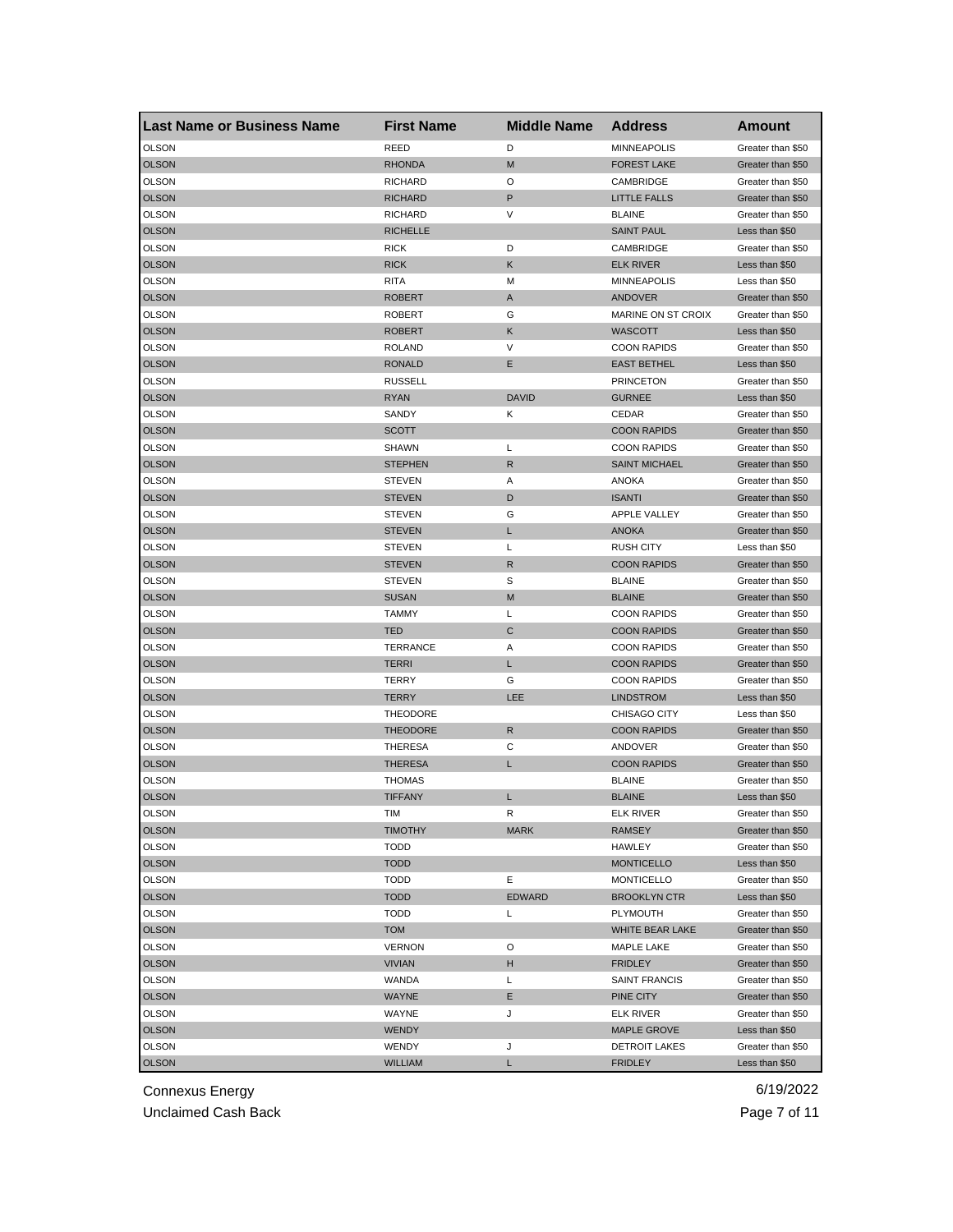| <b>Last Name or Business Name</b>   | <b>First Name</b> | <b>Middle Name</b> | <b>Address</b>             | <b>Amount</b>     |
|-------------------------------------|-------------------|--------------------|----------------------------|-------------------|
| OLSON EUGENE T SAFETY SPEED CUT MFG |                   |                    | <b>ANOKA</b>               | Greater than \$50 |
| <b>OLSON GLORIA L MRS</b>           |                   |                    | <b>MINNEAPOLIS</b>         | Greater than \$50 |
| OLSSON                              | <b>ERIK</b>       |                    | <b>STAPLES</b>             | Less than \$50    |
| <b>OLSSON</b>                       | <b>PERNILLA</b>   | <b>CAROLINA</b>    | <b>AUSTIN</b>              | Less than \$50    |
| OLSTAD                              | LEAH              |                    | <b>SHOREVIEW</b>           | Less than \$50    |
| <b>OLSTAD</b>                       | LEE               | R                  | <b>SAINT FRANCIS</b>       | Less than \$50    |
| OLSTAD                              | <b>TRISH</b>      |                    | <b>WACONIA</b>             | Less than \$50    |
| <b>OLUND</b>                        | <b>DAVID</b>      | C                  | <b>ZIMMERMAN</b>           | Greater than \$50 |
| OLUND                               | RONALD            | P                  | <b>CIRCLE PINES</b>        | Greater than \$50 |
| <b>OLYMPIC</b>                      | <b>AUTOMOTIVE</b> | OF                 | <b>ISANTI</b>              | Greater than \$50 |
| OMALLEY                             | <b>JOHN</b>       | м                  | MARINE ON ST CROIX         | Greater than \$50 |
| <b>OMAN</b>                         | <b>BEVERLY</b>    | J                  | <b>BLAINE</b>              | Greater than \$50 |
| OMAN                                | LAWRENCE          | D                  | <b>COON RAPIDS</b>         | Greater than \$50 |
| <b>OMAN</b>                         | <b>MICHAEL</b>    | $\mathsf{R}$       | <b>WYOMING</b>             | Greater than \$50 |
| <b>OMAN</b>                         | <b>MIKE</b>       |                    | <b>ELK RIVER</b>           | Greater than \$50 |
| <b>OMAN</b>                         | <b>SHARON</b>     | ${\sf R}$          | <b>COON RAPIDS</b>         | Greater than \$50 |
| OMER                                | <b>ISMAEL</b>     | Υ                  | ANDOVER                    | Less than \$50    |
| <b>OMLID</b>                        | <b>CHRIS</b>      | R                  | <b>PRINCETON</b>           | Greater than \$50 |
| OMMEN                               | <b>DENNIS</b>     | Е                  | <b>MINNEAPOLIS</b>         | Greater than \$50 |
| OMNI SATELLITE SYSTEMS              |                   |                    | <b>VADNAIS HEIGHTS</b>     | Greater than \$50 |
| OMTVEDT                             | <b>GEORGIAN</b>   |                    | PORTSMOUTH                 | Greater than \$50 |
| ONCE UPON A CHILD                   |                   |                    | <b>ANOKA</b>               | Greater than \$50 |
| ONEAL                               | DALE              | S                  | <b>BLAINE</b>              | Greater than \$50 |
| <b>ONEAL</b>                        | <b>HEATHER</b>    |                    | <b>MONTICELLO</b>          | Less than \$50    |
| ONEAL                               | <b>JAMES</b>      | С                  | <b>COON RAPIDS</b>         | Greater than \$50 |
| ONEIL                               | <b>MICHAEL</b>    | Е                  | <b>ISANTI</b>              | Less than \$50    |
| ONEIL                               | <b>MICHAEL</b>    | κ                  | <b>BLAINE</b>              | Greater than \$50 |
| <b>ONEIL</b>                        | <b>STEVE</b>      | D                  | ZIMMERMAN                  | Less than \$50    |
| ONEILL                              | <b>JERRY</b>      |                    | <b>CLINTON</b>             | Less than \$50    |
| <b>ONEILL</b>                       | <b>JOSEPH</b>     |                    | <b>RAMSEY</b>              | Greater than \$50 |
| ONEILL                              | <b>JUDY</b>       |                    | <b>BLAINE</b>              | Less than \$50    |
| ONEILL                              | <b>MARLIN</b>     | D                  | <b>FOREST LAKE</b>         | Less than \$50    |
| ONEILL                              | <b>MICHAEL</b>    | κ                  | LAWRENCE                   | Greater than \$50 |
| <b>ONOMIYA</b>                      | <b>JAMES</b>      | A                  | <b>SAINT PAUL</b>          | Less than \$50    |
| ONSAGER JOHN E<br>& SORENSON YVON   |                   |                    | <b>NORTH BRANCH</b>        | Greater than \$50 |
| <b>ONSTAD</b>                       | <b>PAUL</b>       |                    | <b>ELK RIVER</b>           | Less than \$50    |
| ONYX ENVIRONMENTAL SERVICES LLC     |                   |                    | <b>BLAINE</b>              | Less than \$50    |
| <b>OPHUS</b>                        | <b>MICHAEL</b>    | J                  | <b>HINCKLEY</b>            | Greater than \$50 |
| OPOKU                               | <b>STEPHEN</b>    | Κ                  | <b>COON RAPIDS</b>         | Greater than \$50 |
| <b>OPP</b>                          | <b>KAREN</b>      |                    | <b>BLAINE</b>              | Greater than \$50 |
| OPP                                 | RONALD            | н                  | <b>ELK RIVER</b>           | Less than \$50    |
| <b>OPSAHL</b>                       | <b>DORIS</b>      | J                  | <b>ELK RIVER</b>           | Greater than \$50 |
| OPSAHL                              | <b>STANLEY</b>    | D                  | MORA                       | Greater than \$50 |
| OPSAL                               | <b>DONALD</b>     | С                  | <b>MINNEAPOLIS</b>         | Greater than \$50 |
| OPSAL                               | <b>JEFFREY</b>    | S                  | <b>DAYTON</b>              | Less than \$50    |
| OPTIMUM CONSTRUCTION*               |                   |                    | <b>OSSEO</b>               | Greater than \$50 |
| <b>OQUENDO</b>                      | <b>MICHAEL</b>    | Α                  | <b>MINNEAPOLIS</b>         | Less than \$50    |
| <b>OQUIST</b>                       | <b>GORDON</b>     | W                  | <b>MINNEAPOLIS</b>         | Greater than \$50 |
| ORCHARD                             | <b>JOHN</b>       | С                  | <b>SAUK RAPIDS</b>         | Less than \$50    |
| <b>ORCUTT</b>                       | <b>DAVID</b>      | L                  | <b>HARRIS</b>              | Greater than \$50 |
| ORCUTT                              | LARRY             |                    | ANOKA                      | Greater than \$50 |
| ORDNER                              | <b>JON</b>        | н                  | <b>SAINT PAUL</b>          | Greater than \$50 |
| OREDSON                             | WILLIAM           | P                  | PEQUOT LAKES               | Greater than \$50 |
| ORESKOVICH                          | <b>SHIELA</b>     | R                  | <b>COON RAPIDS</b>         | Greater than \$50 |
| ORGAS                               | <b>PATRICIA</b>   | L                  | <b>INVER GROVE HEIGHTS</b> | Less than \$50    |
| <b>ORGON</b>                        | <b>ROSLYN</b>     | M                  | <b>COON RAPIDS</b>         | Greater than \$50 |

Unclaimed Cash Back **Page 8 of 11**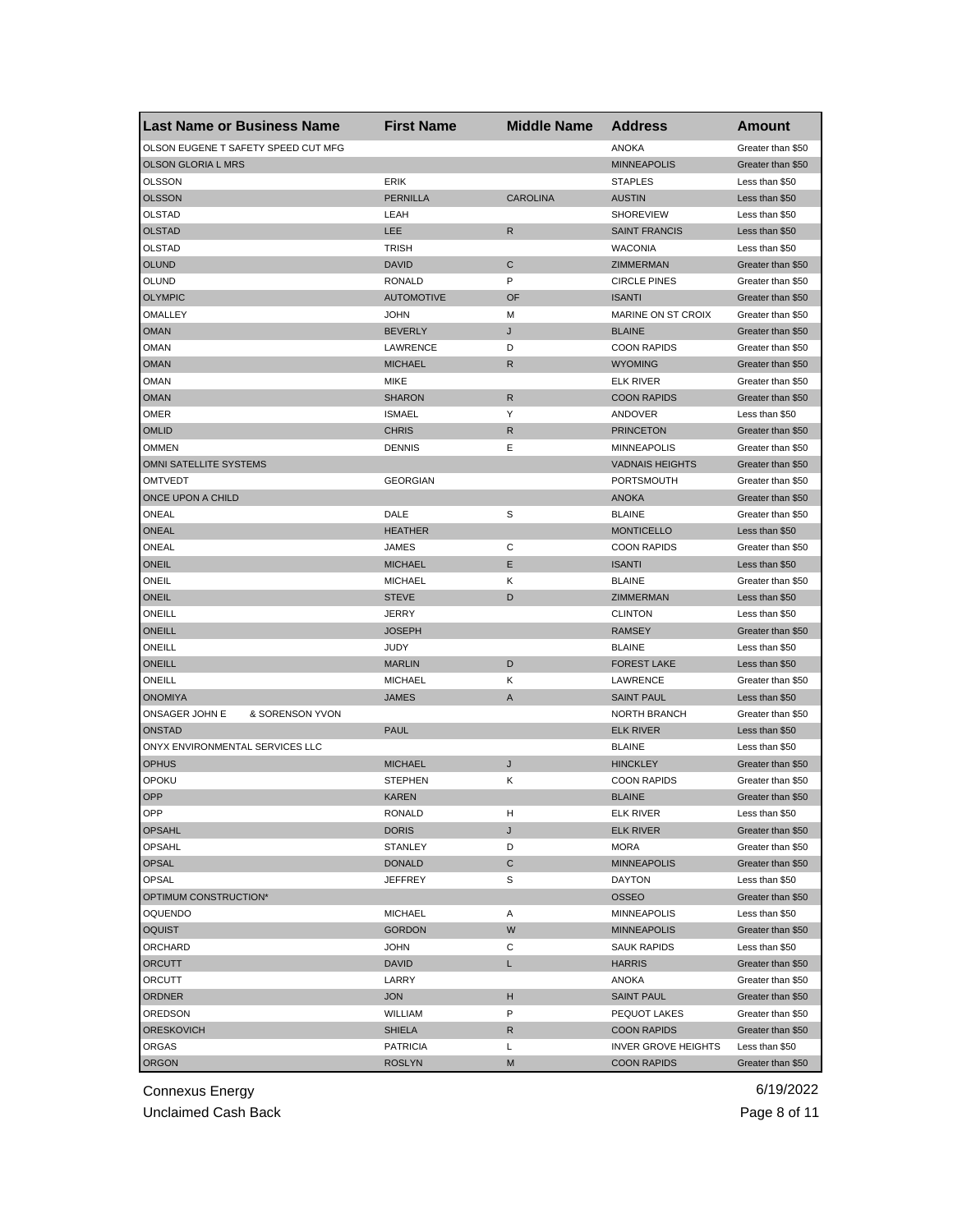| <b>Last Name or Business Name</b>      | <b>First Name</b> | <b>Middle Name</b> | <b>Address</b>       | Amount            |
|----------------------------------------|-------------------|--------------------|----------------------|-------------------|
| <b>ORHN</b>                            | <b>RICK</b>       |                    | LAKEVILLE            | Greater than \$50 |
| <b>ORHN</b>                            | <b>TROY</b>       |                    | <b>FARMINGTON</b>    | Greater than \$50 |
| ORLICH                                 | PAUL              | L                  | <b>FOREST LAKE</b>   | Greater than \$50 |
| <b>ORMAN</b>                           | <b>STEVEN</b>     | $\mathsf{R}$       | <b>GLENDIVE</b>      | Greater than \$50 |
| OROURKE                                | DANIEL            | J                  | WHITE BEAR LAKE      | Greater than \$50 |
| <b>OROZCO</b>                          | <b>DENNIS</b>     |                    | <b>ANOKA</b>         | Less than \$50    |
| <b>ORPEN</b>                           | <b>GLEN</b>       | L                  | <b>LINO LAKES</b>    | Greater than \$50 |
| <b>ORR</b>                             | <b>HEIDI</b>      | J                  | <b>COON RAPIDS</b>   | Greater than \$50 |
| ORR                                    | WILLIAM           | J                  | DASSEL               | Less than \$50    |
| <b>ORSBURNE</b>                        | <b>MARCHELLE</b>  | K                  | <b>COON RAPIDS</b>   | Less than \$50    |
| ORTEGA                                 | <b>DIANA</b>      | М                  | <b>MINNEAPOLIS</b>   | Greater than \$50 |
| ORTH                                   | <b>WILLIAM</b>    | L                  | <b>RAMSEY</b>        | Greater than \$50 |
| ORTIZ                                  | <b>MARGARET</b>   | Α                  | <b>JACKSONVILLE</b>  | Greater than \$50 |
| <b>ORTLEPP</b>                         | <b>BRYAN</b>      | Κ                  | <b>HARRIS</b>        | Greater than \$50 |
| ORTLER                                 | <b>BRETT</b>      |                    | <b>COON RAPIDS</b>   | Less than \$50    |
| ORTTEL                                 | <b>DANA</b>       |                    | ANDOVER              | Greater than \$50 |
| ORTTEL                                 | DANIEL            |                    | <b>ANOKA</b>         | Greater than \$50 |
| ORTTEL                                 | <b>STEVE</b>      | D                  | <b>FRIDLEY</b>       | Greater than \$50 |
| ORVIS                                  | DANIEL            | L                  | ZIMMERMAN            | Greater than \$50 |
| <b>ORVIS</b>                           | <b>JOY</b>        |                    | WARROAD              | Less than \$50    |
| ORVIS                                  | <b>WILLIAM</b>    | D                  | <b>RAMSEY</b>        | Greater than \$50 |
| <b>ORZECHOWSKI</b>                     | <b>THOMAS</b>     |                    | <b>RICHFIELD</b>     | Greater than \$50 |
| OSBORN                                 | <b>ELAINE</b>     | М                  | <b>COON RAPIDS</b>   | Greater than \$50 |
| <b>OSBORN</b>                          | <b>JAYNE</b>      | M                  | <b>COON RAPIDS</b>   | Greater than \$50 |
| OSBORN                                 | JAYNE             | М                  | <b>COON RAPIDS</b>   | Less than \$50    |
|                                        |                   |                    |                      |                   |
| <b>OSBORN</b>                          | <b>JULIE</b>      | M                  | <b>MEXICO BEACH</b>  | Greater than \$50 |
| OSBORN                                 | <b>ROBERT</b>     | J                  | <b>STILLWATER</b>    | Greater than \$50 |
| <b>OSBORNE</b>                         | <b>JAMES</b>      |                    | <b>SCANDIA</b>       | Less than \$50    |
| OSBORNE                                | JAY               | R                  | <b>MINNEAPOLIS</b>   | Less than \$50    |
| <b>OSBORNE</b>                         | <b>VICKIE</b>     | L                  | <b>HAM LAKE</b>      | Greater than \$50 |
| OSBURN                                 | CHERYL            | M                  | <b>BLAINE</b>        | Greater than \$50 |
| <b>OSBY</b>                            | <b>DAVID</b>      |                    | <b>BETHEL</b>        | Greater than \$50 |
| OSCEOLA                                | <b>DIANE</b>      | D                  | <b>ISLE</b>          | Greater than \$50 |
| <b>OSE</b>                             | <b>FREDERICK</b>  | D                  | <b>CROOKSTON</b>     | Greater than \$50 |
| OSE                                    | RAY               | J                  | <b>WOOD LAKE</b>     | Greater than \$50 |
| OSEID                                  | <b>DIANE</b>      | L                  | <b>BLAINE</b>        | Less than \$50    |
| OSELL                                  | <b>DONALD</b>     | G                  | MAPLE GROVE          | Greater than \$50 |
| <b>OSGOOD</b>                          | <b>HOWARD</b>     | V                  | SPLENDORA            | Greater than \$50 |
| OSGOOD                                 | R                 | M                  | <b>COON RAPIDS</b>   | Greater than \$50 |
| <b>OSGOOD</b>                          | <b>RICHARD</b>    | A                  | <b>SHOREWOOD</b>     | Greater than \$50 |
| OSGOOD                                 | ROGER             | N                  | <b>COON RAPIDS</b>   | Greater than \$50 |
| OSLIE                                  | DAVID             |                    | <b>ORONO</b>         | Greater than \$50 |
| OSLUND                                 | <b>DELORES</b>    |                    | <b>COON RAPIDS</b>   | Greater than \$50 |
| <b>OSLUND</b>                          | <b>DENNIS</b>     | J                  | <b>COON RAPIDS</b>   | Greater than \$50 |
| OSLUND                                 | <b>DIANE</b>      | Г                  | CEDAR                | Greater than \$50 |
| <b>OSMAN</b>                           | <b>DONALD</b>     | M                  | ANDOVER              | Greater than \$50 |
| OSMONDSON                              | JAMES             | М                  | ZIMMERMAN            | Less than \$50    |
| <b>OSOWSKI</b>                         | <b>CONNIE</b>     |                    | ANDOVER              | Less than \$50    |
| OSSEO BRAKE SHOE INC                   |                   |                    | <b>ELK RIVER</b>     | Greater than \$50 |
| OSSEO LUMBER CENTER INC                |                   |                    | <b>PLYMOUTH</b>      | Less than \$50    |
| OSSEO MAPLE GROVE CLEANER LYNN-DON INC |                   |                    | OSSEO                | Greater than \$50 |
| OSSEO SCHOOL DISTRICT #279             |                   |                    | <b>OSSEO</b>         | Greater than \$50 |
| <b>OSTAPUIK</b>                        | JERRY             |                    | ANDOVER              | Greater than \$50 |
| OSTBY                                  | <b>FRANK</b>      |                    | <b>HAM LAKE</b>      | Greater than \$50 |
| <b>OSTBY</b>                           | HALEIGH           | Α                  | <b>CIRCLE PIINES</b> | Less than \$50    |
| OSTENBERG SHEILA M<br>& YSTEBOE KENN   |                   |                    | ANDOVER              | Greater than \$50 |
|                                        |                   |                    |                      |                   |

Unclaimed Cash Back **Page 9 of 11**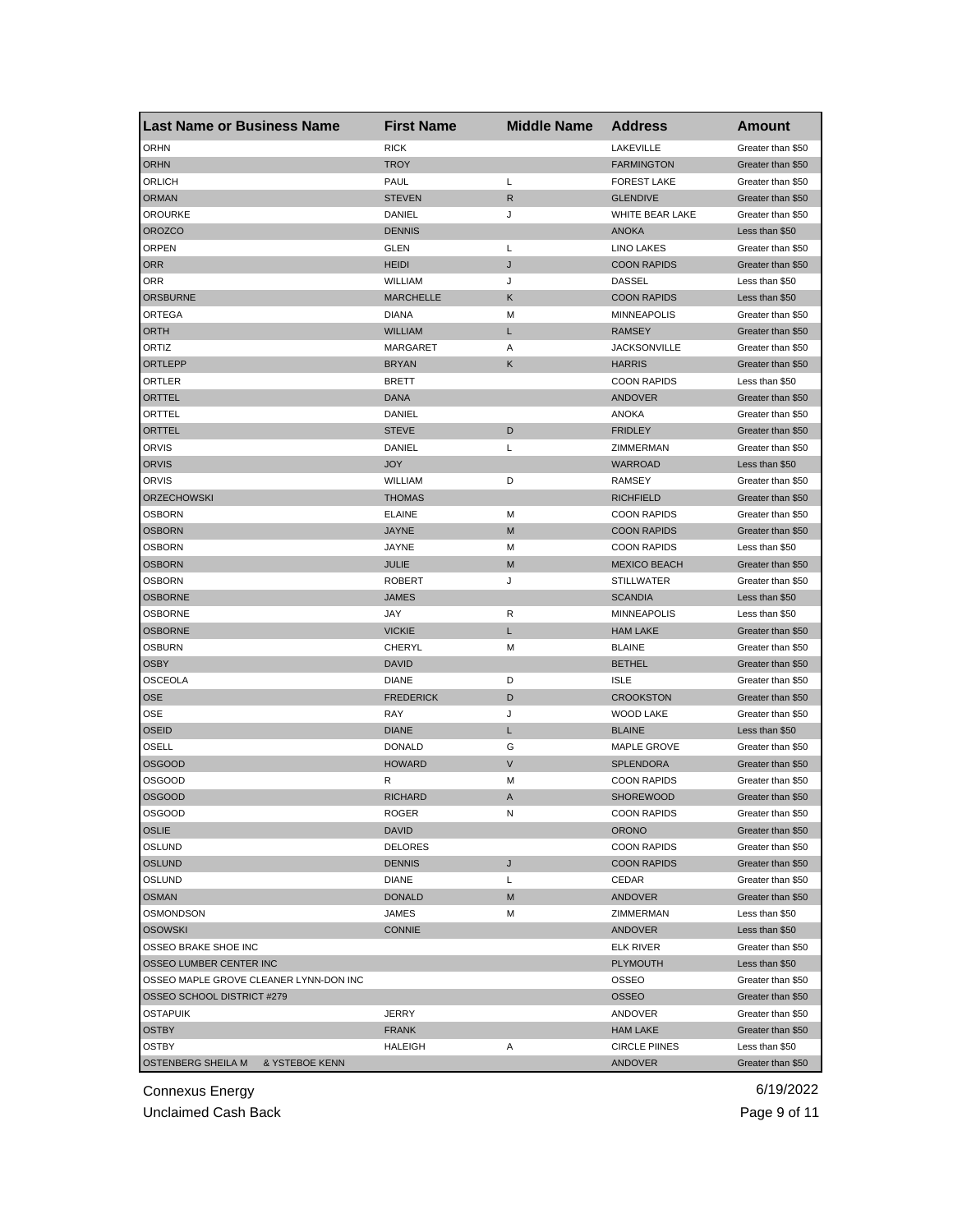| <b>Last Name or Business Name</b> | <b>First Name</b> | <b>Middle Name</b> | <b>Address</b>       | Amount            |
|-----------------------------------|-------------------|--------------------|----------------------|-------------------|
| <b>OSTENDORF</b>                  | <b>JENNIFER</b>   |                    | <b>COON RAPIDS</b>   | Greater than \$50 |
| <b>OSTENDORF</b>                  | <b>THOMAS</b>     | W                  | <b>AVON</b>          | Less than \$50    |
| OSTERBERG                         | LEONARD           |                    | CUMBERLAND           | Less than \$50    |
| <b>OSTERHEIM</b>                  | <b>BILL</b>       | R                  | <b>SPRINGTOWN</b>    | Greater than \$50 |
| OSTERHOUT                         | DANIEL            |                    | <b>COON RAPIDS</b>   | Greater than \$50 |
| <b>OSTERMAN</b>                   | <b>JAMES</b>      |                    | <b>ELK RIVER</b>     | Less than \$50    |
| OSTERMAN                          | JOHN              | н                  | <b>ELK RIVER</b>     | Greater than \$50 |
| <b>OSTERMAN</b>                   | <b>RICK</b>       | A                  | <b>ELK RIVER</b>     | Greater than \$50 |
| OSTERMAN                          | SAMANTHA          |                    | <b>BLAINE</b>        | Less than \$50    |
| <b>OSTERMAN</b>                   | TOOL              |                    | <b>ELK RIVER</b>     | Greater than \$50 |
| OSTERTAG                          | <b>ELDRED</b>     |                    | <b>BROOKLYN PARK</b> | Greater than \$50 |
| <b>OSTERTAG</b>                   | <b>EVONNE</b>     | J                  | <b>COON RAPIDS</b>   | Greater than \$50 |
| OSTLUND                           | GARY              |                    | ANDOVER              | Greater than \$50 |
| <b>OSTLUND</b>                    | <b>HAROLD</b>     | W                  | <b>WYOMING</b>       | Greater than \$50 |
| OSTLUND                           | JOSEPH            | Α                  | <b>WYOMING</b>       | Greater than \$50 |
| <b>OSTLUND</b>                    | <b>VIRGIL</b>     | G                  | <b>ISANTI</b>        | Greater than \$50 |
| OSTMAN                            | DALE              |                    | <b>COON RAPIDS</b>   | Greater than \$50 |
| <b>OSTMAN</b>                     | <b>SCOTT</b>      |                    | <b>CEDAR</b>         | Less than \$50    |
| OSTMAN                            | SHERRI            | M                  | <b>BLAINE</b>        | Greater than \$50 |
| <b>OSTROM</b>                     | <b>DANIEL</b>     | W                  | <b>SAINT PAUL</b>    | Greater than \$50 |
| <b>OSTROM</b>                     | <b>RAYNOR</b>     | N                  | CAMBRIDGE            | Greater than \$50 |
| <b>OSTROWSKI</b>                  | <b>FREDERICK</b>  | J                  | ANDOVER              | Greater than \$50 |
| <b>OSTROWSKI</b>                  | <b>RHODA</b>      | Г                  | ANDOVER              | Greater than \$50 |
| <b>OSTRY</b>                      | <b>NICKI</b>      |                    | <b>ARDEN HILLS</b>   | Less than \$50    |
| OSULLIVAN                         | JOHN              |                    | CAMBRIDGE            | Greater than \$50 |
| <b>OSVOLD</b>                     | <b>TIMOTHY</b>    | A                  | <b>SAINT CLOUD</b>   | Greater than \$50 |
| OSWALD                            | <b>DOUGLAS</b>    | D                  | <b>SAINT PAUL</b>    | Greater than \$50 |
| <b>OTHOUDT</b>                    | JUDI              | R                  | ZIMMERMAN            | Greater than \$50 |
| OTHOUDT                           | <b>KENNETH</b>    | M                  | <b>ANOKA</b>         | Greater than \$50 |
| <b>OTHOUDT</b>                    | <b>NIKKI</b>      |                    | <b>PRINCETON</b>     | Less than \$50    |
| OTHOUDT                           | <b>NIKKI</b>      | J                  | <b>PRINCETON</b>     | Greater than \$50 |
| <b>OTHOUDT</b>                    | <b>SHARON</b>     |                    | ZIMMERMAN            | Greater than \$50 |
| OTIS                              | JANICE            | м                  | <b>SAINT FRANCIS</b> | Greater than \$50 |
| <b>OTIS</b>                       | <b>RICHARD</b>    | A                  | <b>SAINT FRANCIS</b> | Greater than \$50 |
| OTIS                              | <b>SCOTT</b>      |                    | ZIMMERMAN            | Less than \$50    |
| <b>OTKIN</b>                      | <b>DONALD</b>     | J                  | <b>PRINCETON</b>     | Greater than \$50 |
| <b>OTREMBA</b>                    | <b>RONALD</b>     | н                  | <b>CLEAR LAKE</b>    | Greater than \$50 |
| OTT                               | DANIEL            |                    | <b>SAINT FRANCIS</b> | Greater than \$50 |
| OTT                               | <b>KENNETH</b>    | н                  | ELK RIVER            | Less than \$50    |
| <b>OTT</b>                        | <b>MICHAEL</b>    |                    | <b>NORTH BRANCH</b>  | Greater than \$50 |
| OTT                               | ORVEN             |                    | <b>PRINCETON</b>     | Greater than \$50 |
| <b>OTT</b>                        | PAUL              | G                  | <b>BLAINE</b>        | Greater than \$50 |
| OTT-YEAGER                        | <b>MICHAEL</b>    |                    | <b>ASHLAND</b>       | Greater than \$50 |
| OTTE                              | <b>CHRISTINE</b>  | E.                 | <b>SAINT PAUL</b>    | Greater than \$50 |
| OTTE                              | DARRYL            | Е                  | <b>COON RAPIDS</b>   | Greater than \$50 |
| <b>OTTEM</b>                      | <b>DAN</b>        |                    | <b>BLAINE</b>        | Greater than \$50 |
| OTTEN                             | DANIEL            | D                  | <b>ANOKA</b>         | Greater than \$50 |
| <b>OTTEN</b>                      | <b>JOHN</b>       | E                  | <b>BLAINE</b>        | Greater than \$50 |
| OTTEN                             | KATHY             | М                  | ZIMMERMAN            | Greater than \$50 |
| <b>OTTEN</b>                      | <b>MICHEL</b>     |                    | ZIMMERMAN            | Less than \$50    |
| OTTEN                             | SHANE             |                    | <b>ISANTI</b>        | Greater than \$50 |
| <b>OTTEN</b>                      | SUZANNE           |                    | <b>ANOKA</b>         | Greater than \$50 |
| OTTEN                             | SUZANNE           | M                  | ANOKA                | Greater than \$50 |
| <b>OTTERNESS</b>                  | <b>RONALD</b>     | Е                  | <b>RAMSEY</b>        | Less than \$50    |
| <b>OTTERNESS</b>                  | TAMMY             |                    | MAPLE GROVE          | Greater than \$50 |
| <b>OTTERNESS</b>                  | TAMMY             | С                  | <b>COON RAPIDS</b>   | Greater than \$50 |
|                                   |                   |                    |                      |                   |

Unclaimed Cash Back **Page 10 of 11**